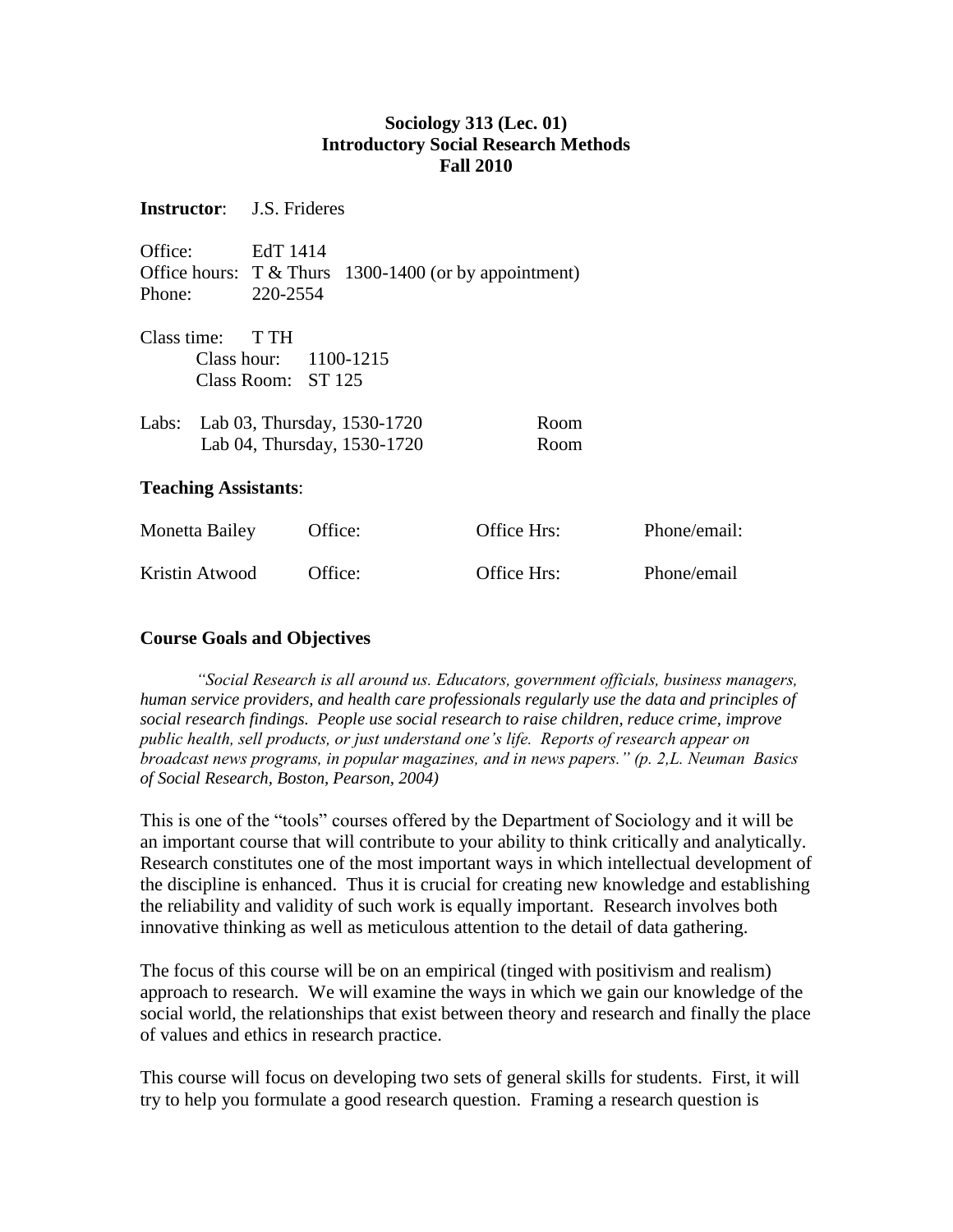difficult for both applied and basic research. The second set of skills will be on understanding the logic and applicability of specific sets of technical data collection techniques.

In summary, the goals of this class are threefold: First, it will show students that social research is the key to developing new knowledge. Second, we will show students that social research is not a matter of simply following "cookbook directions." We will explore many different techniques to collect data and evaluate their appropriateness with regard to the issue that is being addressed. Third, we will show that research requires the researcher to set aside biases and to maintain personal integrity, make moral choices, and a commitment to free and open inquiry about various topics that interest the researcher. By the end of the course you should be able to formulate a good research question, decide on the appropriate data gathering technique to address that question, apply that technique to the real world, assess the validity and reliability of the technique and ensure you have acted in a professional, ethically and moral manner.

## **Required reading**

Alan Bryman, James Teevan and Edward Bell, *Social Research Methods* (2<sup>nd</sup> Canadian edition), New York, Oxford , 2009.

Margot Northey, Lorne Tepperman and Patrizia Albanese, *Making Sense*, 4<sup>th</sup> Edition, Toronto, Oxford University Press, 2009

Additional reading materials will be assigned during the semester.

Exam Schedule (Tentative—the dates may change)

First exam: October 5 Second exam: November 9 Final exam (some time between Dec. 11th and  $21<sup>st</sup>$ ).

#### **Evaluation**

**NOTE: You must pass the final exam to pass the course. All exams (including the final exam) and lab assignments will allow the use of a hand calculator with no other functions other than statistical calculations.**

Course evaluation will be based upon: (1) examinations (70%), (2) team research exercise (15%) and (3) individual/team assignments (15%).

Examinations: Total: 70%

| Exam $#1$ | 20% |
|-----------|-----|
| #2        | 25% |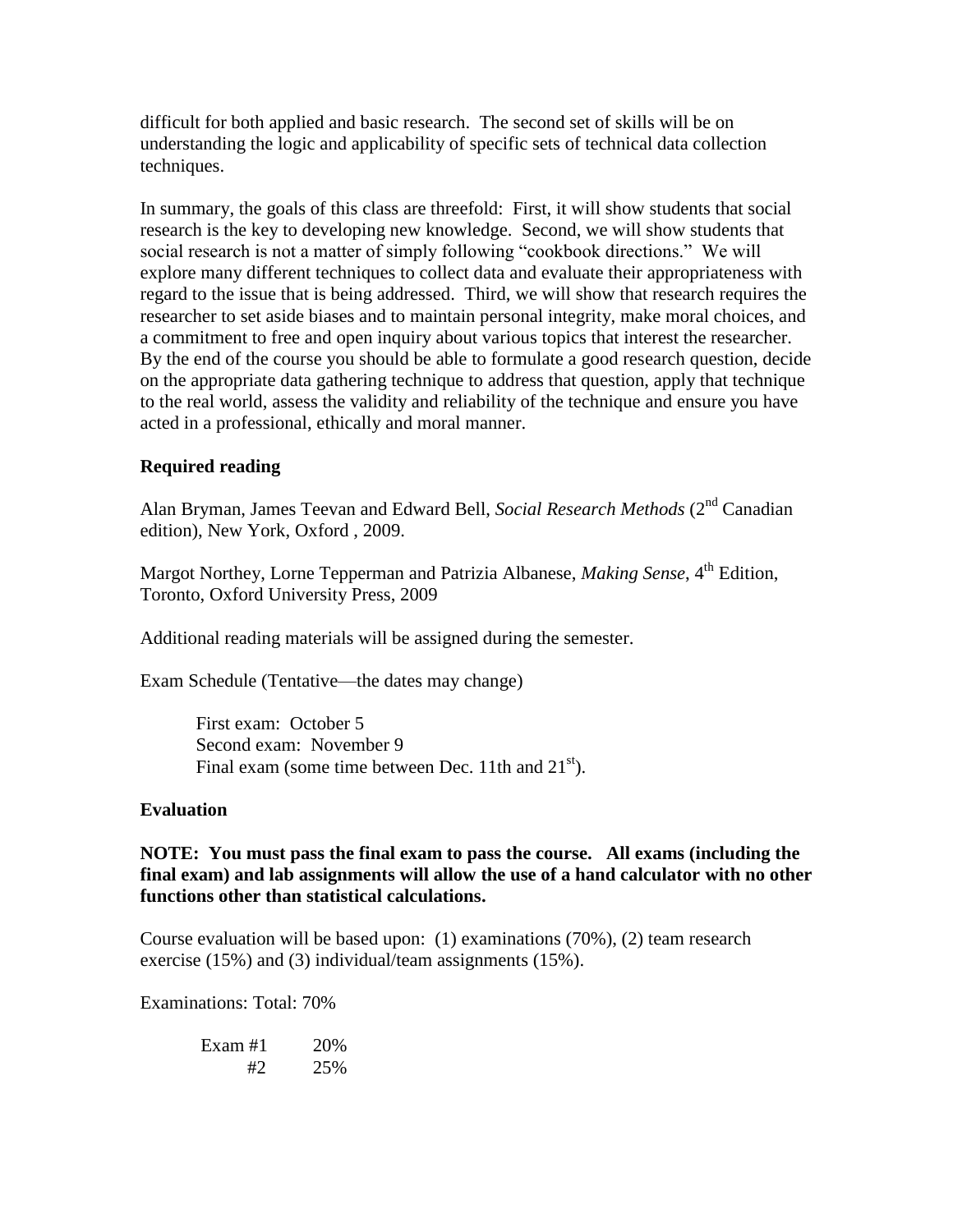Final Exam: 25%

Research/lab exercises: Total 30%

Major Class Project: 15% (due dates: TBA). This will require an oral presentation (with appropriate technological support) to the class. Individual/team assignments 15% (due dates: TBA)

### **Letter Grade Assignment**

|      | $A+$ 97-100 % |      | $C_{+}$ 77-79% | F | $< 55\%$ |
|------|---------------|------|----------------|---|----------|
|      | A 93-96       |      | $C = 73-76$    |   |          |
| $A-$ | 90-92         |      | $C_{2}$ 70-72  |   |          |
| $B+$ | 87-89         |      | $D+ 67-69$     |   |          |
|      | B 83-86       | D    | 60-66          |   |          |
| $B-$ | - 80-82       | $D-$ | 55-59          |   |          |
|      |               |      |                |   |          |

**Exam Policies:** You must provide advance notice to the instructor if you are unable to take an exam. All requests for deferral of an examination due to health reasons must be accompanied by written documentation as outlined in the University Calendar and should be obtained while the student has the physical or emotional problem rather than after recovery. Deferred exams may be allowed in the following circumstances: illness, domestic affliction or religious conviction. If you have missed an exam for a legitimate reason, you will be able to write a Amake up@ exam as close to the original exam as possible. The date and location will be at the convenience of the Sociology Department. Travel arrangements and misreading of the syllabus are not valid reasons for requesting a deferred exam. Deferred exams will not be granted if it is determined that just cause is not shown by the student.

**Ethics Research:** Students are advised that any research with human subjects--including any interviewing (even with friends and family), opinion polling, or unobtrusive observation--must have the approval of the Departmental Ethics Committee. In completing course requirements, students must not undertake any human subjects research without discussing their plans with the instructor, to determine if ethics approval is required.

**Academic Misconduct:** Cheating is regarded as a serious academic offense. Students are advised to consult the University Calendar, which presents a Statement of Intellectual Honesty and definitions and penalties associated with cheating, plagiarism, and other academic misconduct.

**The Freedom of Information and Protection of Privacy (FOIP)** Legislation disallows the practice of having students retrieve assignments from a public place, e.g., outside an instructor=s office or the Department main office. Term assignments must be returned to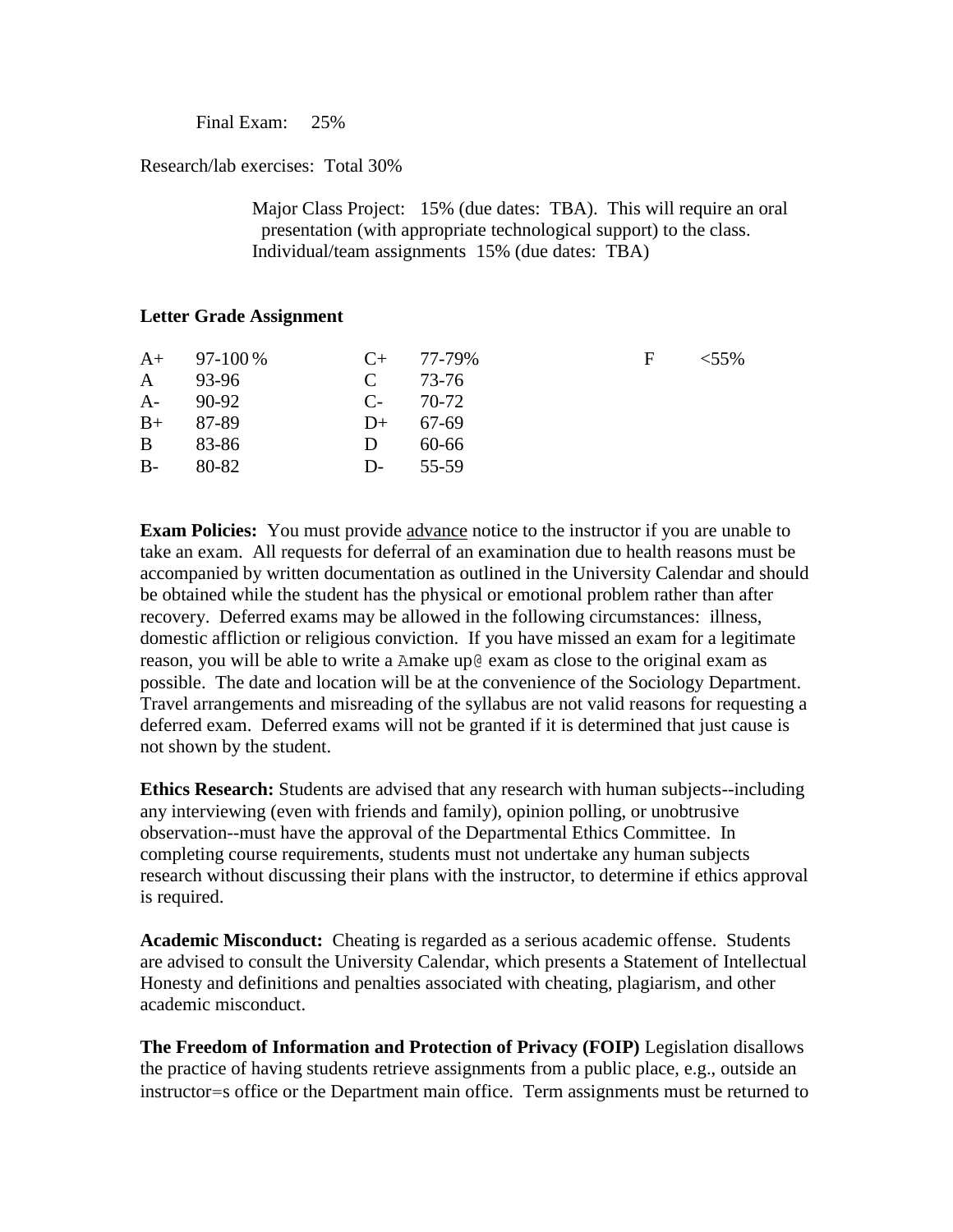students individually, during class, or during the instructor=s office hours; if a student is unable to pick up her/his assignment s/he may provide the instructor with a stamped, selfaddressed envelope to be used for the return of the assignment.

**Safewalk**: The University of Calgary provides a Asafe walk@ service to any location on Campus, including the LRT, parking lots, bus zones, and campus housing. For Campus Security/Safewalk call 220-5333. Campus Security can also be contacted from any of the AHelp@ phones located around Campus.

# **Handing in Papers Outside of Class, Return of Final Papers, and Release of Final Grades**

- A- When students are unable to submit papers at class, they should make arrangements to hand in their papers directly to the instructor or teaching assistant rather than at the Sociology Department main office.
- B- Final papers will not be returned through the Sociology Department main office. The Freedom of Information and Protection of Privacy (FOIP) legislation disallows the practice of having students retrieve assignments from a public place, (i.e., outside an instructor=s office, the department office, etc.). Students who want their final papers returned by mail must attach a stamped, self-addressed envelope with the paper. Otherwise final papers will only be available for pick-up during the instructor=s office hours at the end of this term or the beginning of the next term.
- C- Final grades are not posted by the Sociology department. They are only available online.

**Intellectual Honesty:** Intellectual honesty is the cornerstone of the development and acquisition of knowledge. Knowledge is cumulative and further advances are predicated on the contributions of others. In the normal course of scholarship these contributions are apprehended, critically evaluated and utilized as a foundation for further inquiry. Intellectual honesty demands that the contribution of others be acknowledged.

#### **Academic Accommodation**

Students with a disability, who require academic accommodation, need to register with the Disability Resource Centre (MC 295, telephone 220-8237). Academic accommodation letters need to be provided to course instructors no later than fourteen (14) days after the first day of class. **It is a student=s responsibility to register with the Disability Resource Centre and to request academic accommodation, if required.**